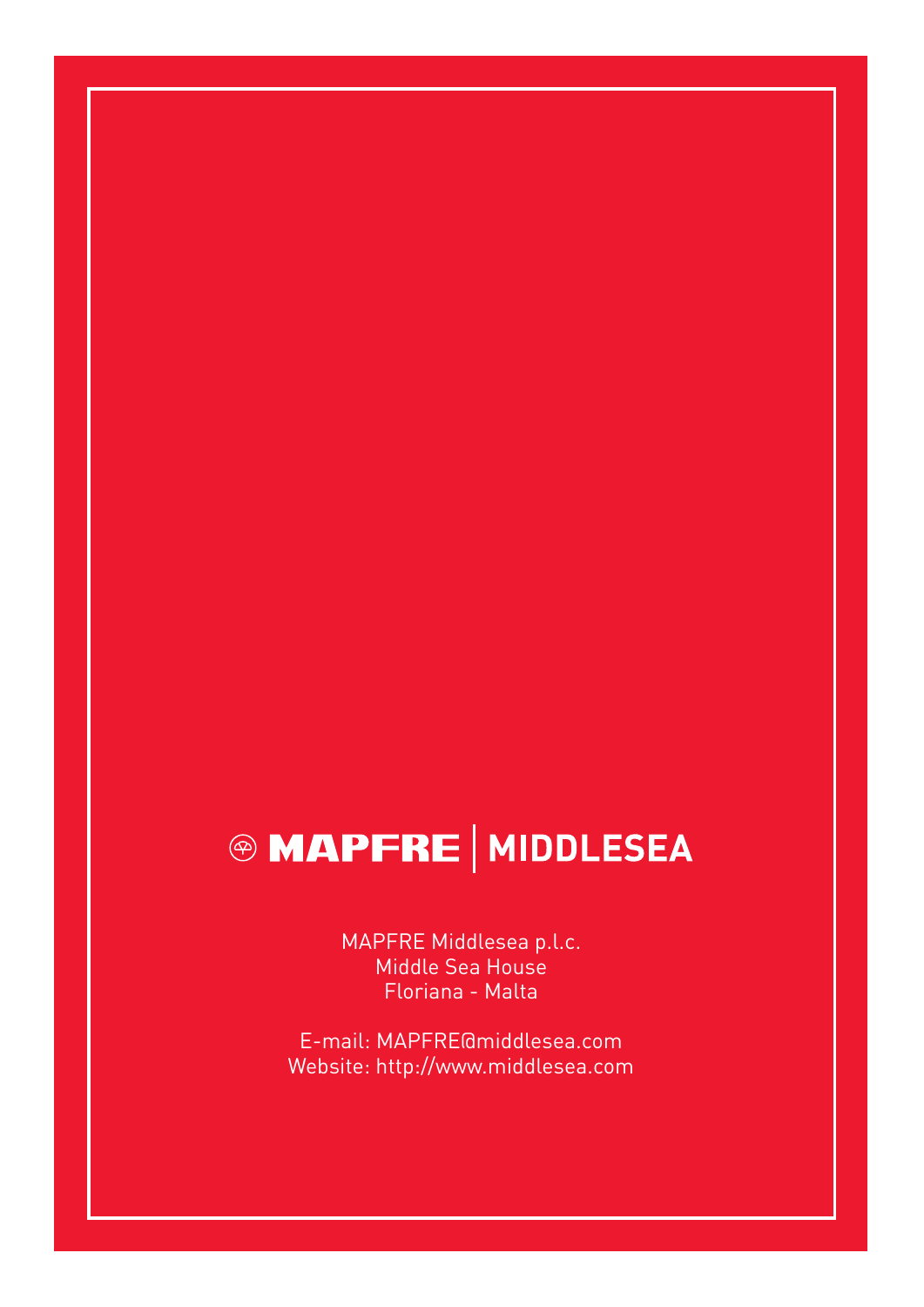## **BOAT INSURANCE POLICY**

This **Policy, Schedule** and **Endorsement(s)** (if any) together are evidence of the contract between **you** and MAPFRE Middlesea p.l.c. based on the information given to **us** and the declaration made on the proposal form. In return for receiving and accepting the premium, **we** will provide insurance within the **Navigational Limits** in accordance with the terms and conditions of this **Policy**. You should read these documents and check them carefully to ensure they provide **you** with the cover **you** require. It is important that **you** advise **us** immediately whenever any changes occur that affect what **you** have disclosed to **us**.

This **Policy** is valid for the period of insurance shown in the **Schedule** and any subsequent period for which **you** pay and **we** accept a renewal premium.

Unless both **you** and **we** agree otherwise, this contract of insurance is a Maltese one and is governed by and according to Maltese Law and is subject to the exclusive jurisdiction of the Maltese Courts. The cover provided by this **Policy** shall apply only to judgements or orders that are delivered by or obtained from a Court in **Malta**. Furthermore, the cover shall not apply to a judgement or order obtained in **Malta** for the enforcement of a judgement obtained elsewhere or to costs and expenses of litigation recovered by any claimant from **you** which costs and expenses of litigation are not incurred in **Malta**.

**MARTIN GALEA**

**CHAIRMAN**

**FELIPE NAVARRO PRESIDENT & CHIEF EXECUTIVE OFFICER**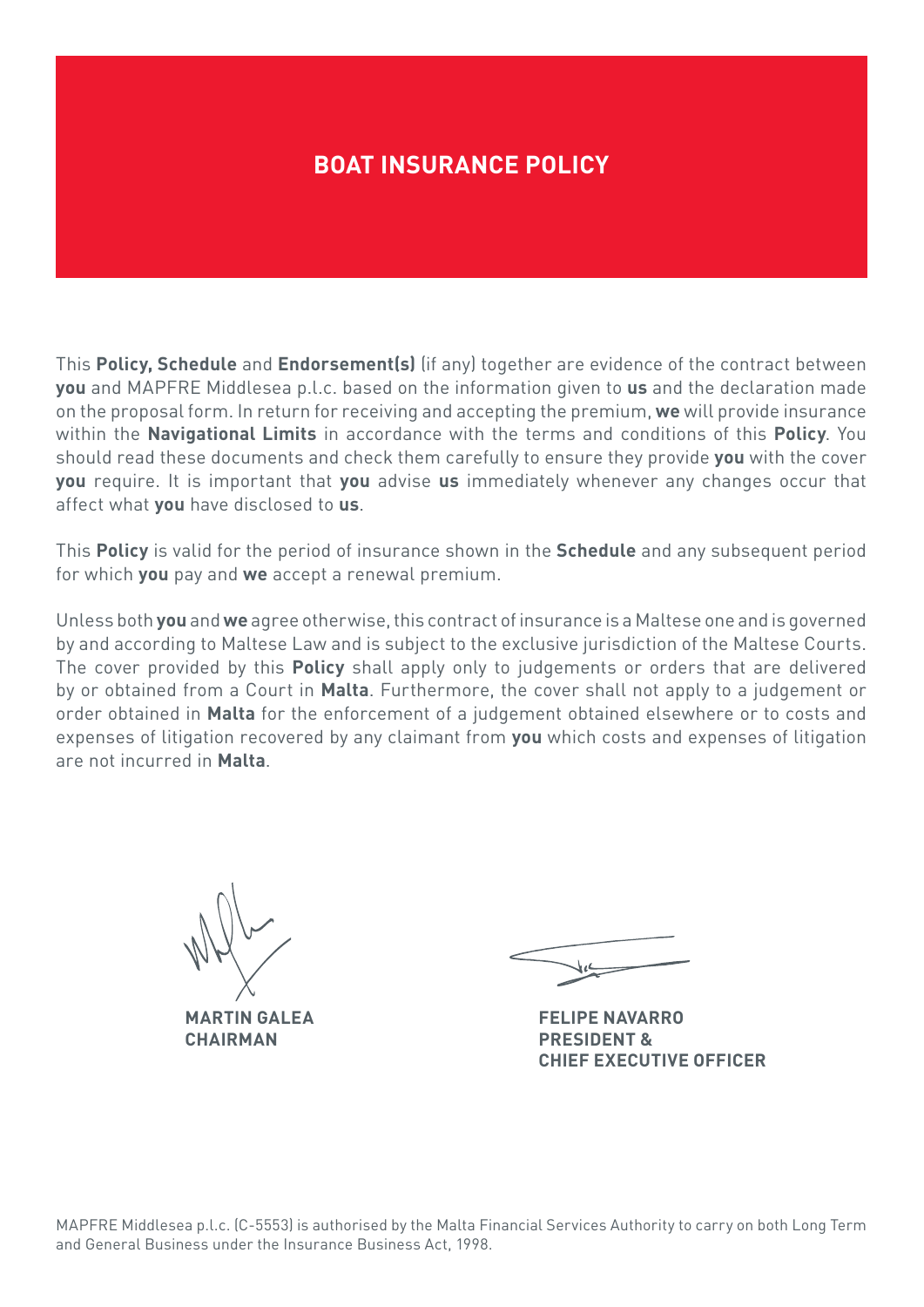# **DEFINITIONS**

Wherever you see the following words or phrases, they will have the meanings shown next to them and are shown in bold print. Any word or expression to which a specific meaning has been given, has the same meaning wherever it appears unless the context requires otherwise:

**Anti-theft device** is a device marketed and sold as a secure method of preventing theft.

**Boat** is the marine vessel described in the **Schedule** including its machinery, outboard motors, tender, trailer, gear and equipment that would normally be sold with the vessel.

**Competent Person** means a person who has the experience and knowledge to drive the **Boat** noted in the **Schedule**. A **Competent Person** must be in possession of all the necessary permits and/or licences required by the law of any countries having jurisdiction over the waters in which the **Boat** noted in the **Schedule** is navigated.

**Endorsement(s)** means any alteration made to the **Policy** which has been agreed by **us** in writing.

**Excess** is the amount of each claim that **you** have to pay **yourself**.

**Houseboat** is when the **Boat** is not used for navigation but for the habitation of the owner or any other person as their home.

**In Commission Period** represents that period as shown in the **Schedule** when the **Boat** is fitted out and ready for use.

**Laid Up Period/Location** represents that period shown in the **Schedule** when the **Boat** is not fitted out and ready for immediate use. The **boat** must be stored in its **Laid Up Location** as defined in the **Schedule** and is not used for any purpose other than fitting out or customary overhauling (including hauling out and lifting by crane)*.*

**Limited Navigation** represents that period stated in the **Schedule** under the heading **Limited Navigation Period** during which cover will be subject to **Warranty No. 4** in this Policy.

**Loss of Limb** means physical, permanent and total loss of use at or above the wrist or ankle.

**Loss of Sight** means complete, irrevocable and irremediable loss of sight or one or both eyes.

**Loss or Damage** means accidental damage caused by unforeseen forcible, violent or external means.

**Malta or Maltese** mean the, or of the, Republic of Malta including any recognised sea passage within the Republic.

**Market value** means the value at the time of **loss** of a **Boat** of the same type and of the same age and condition as the insured **Boat** being equipped with the same machinery, gear and equipment. You are obliged to revise the **total sum insured** (and any part of it) shown in the **Schedule** at the market value throughout the currency of this **policy**.

**Navigational Limits** consist of the geographical limits within which **we** have agreed to insure the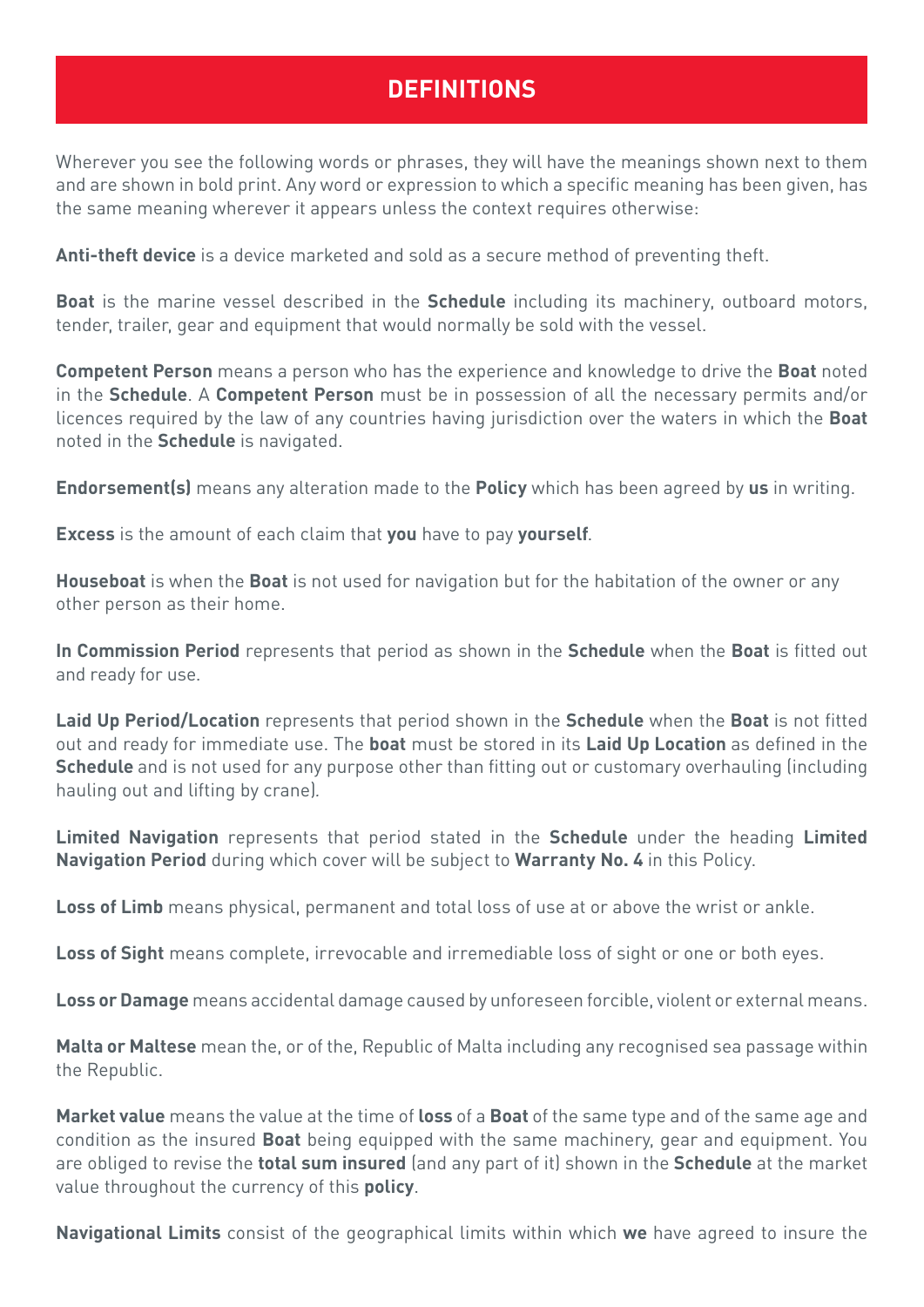**Boat** and are specified in the **Schedule**. **You** can only navigate outside these limits when **you** are forced to by the weather, any form of danger or by an order of a government or legal authority.

**Permanent Total Disablement** shall mean a disability which permanently, completely and continuously prevents the insured person from attending to buisness or occupation of any and every kind and which having lasted twelve consecutive months of the insured person's lifetime is at the end of that period beyond hope of improvement.

**Personal Accident** means accidental bodily injury caused solely and directly by outward violent and visible means.

**Personal Items** are items of clothing and articles of a personal or nautical nature likely to be worn, used or carried and generally kept temporarily on board the **Boat** and not normally sold along with the **Boat**.

**Policy** means this booklet, the **Schedule** and any **Endorsement(s)** all of which are to be read together.

**Racing** means any organised competitive events with a designated start and finish, speed tests or connected trials.

**Schedule** means the document attaching to this **Policy** containing details of **you, your Boat,** the use to which it can be put, who can drive **your Boat** and any applicable **Endorsement(s).**

**Sum Insured/Total Sum Insured** is the amount shown in the **Schedule** that represents the value of **your Boat** as declared by **you**.

**Total Loss** implies that the **Boat** is irretrievably lost or destroyed. A **constructive total loss** is where the cost of replacement, repair and/or recovery of the **Boat** exceeds the **Sum insured** of the **Boat**.

**We** or **Us** or Our mean MAPFRE Middlesea p.l.c.

**You** or **Your** or **Yours** or **Yourself** mean the Insured described in the **Schedule** and any other **Competent person** who is navigating or in charge of the **Boat** with **Your** permission.

# **SECTION 1 – ACCIDENTAL DAMAGE TO YOUR BOAT**

*This section is only applicable when the Total Sum Insured is shown on the policy schedule*

We will pay for:

1 Accidental **loss or damage** directly caused by a sudden or unforeseen accident to your **Boat** that takes place whilst navigating within the **Navigational Limits,** whilst it is ashore, in its place of storage or afloat, in commission, laid up out of commission, being lifted, hauled out or launched, all in accordance with the terms, conditions, exceptions and limitations of this **Policy**.

## 2 Accidental **loss or damage:**

a. to motors, electrical machinery and equipment, batteries and their connections resulting from sudden accidental seepage of water into the **Boat**, directly caused by an identifiable and unexpected occurrence;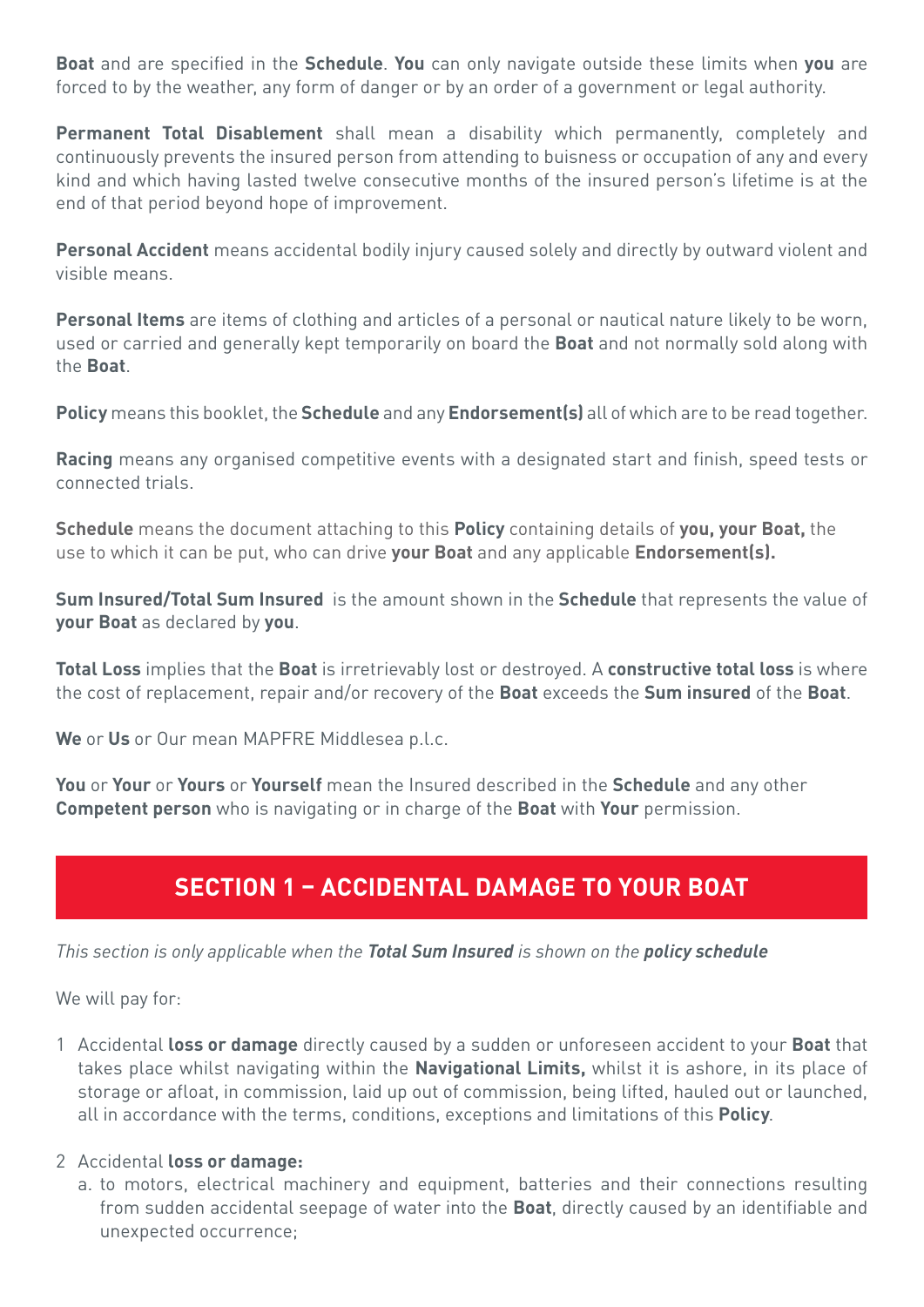- b. arising from the **Boat** striking an underwater or floating object;
- c. to **personal items** (subject to the Limit stated in the **Schedule**) that do not form part of the **Boat's** inventory while used in connection with the **Boat** and whilst in transit between **your** home and the **Boat**;
- d. to the **Boat** whilst in transit by road or ferry anywhere in **Malta**, including loading and unloading;
- e. to the **Boat** caused by a governmental authority whilst trying to prevent or mitigate a pollution hazard resulting directly from **loss or damage** to **your Boat.**
- 3 The reasonable costs incurred:
	- a. including salvage charges, in preventing and minimizing a loss covered by this **Policy**,
	- b. for inspecting the **Boat** following grounding, even if no damage is found.

**We** will not cover or pay for:

- **i. loss** of use or enjoyment of the **Boat;**
- **ii. loss or damage** directly caused by wear and tear, corrosion, depreciation, gradual deterioration, damp, mould, mildew, marine life, vermin, moth electrolysis, osmosis or like or similar conditions;
- **iii. loss or damage** to consumable stores;
- **iv. loss or damage** to the **Boat's** moorings;
- v. sails and protective covers split by the wind or blown away while set unless following damage to the spars to which the sails are bent following the **Boat** being stranded or coming into collision with any external object other than water;
- **vi. loss** of or damage to mechanical, electrical or electronic machinery and batteries and their connections caused by latent defects, faulty design and/or construction and/or maintenance and/or repair and/or electrical, electronic or mechanical breakdown, failure or derangement;
- vii. the cost of replacing, repairing or renewing a faulty part, faulty design, faulty construction, maintenance or repairs or defective materials;
- **viii. loss or damage** to tenders unless permanently marked with the name of the parent **Boat;**
- ix. theft of outboard motors being of 25HP or under attached to the **Boat** or its tender(s) unless it is securely locked by an **anti-theft device**;
- x. theft of fixed gear and equipment from the exterior of the **Boat** unless violence or force are used;
- xi. theft of the trailer and any insured items attached to it whilst unattended unless the trailer has been securely locked to a fixed and immovable object or a locked vehicle with an **anti-theft** device in addition to its normal method of storage unless its theft occurred from the place of storage following a violent and/or forcible means of entry or exit therefrom;
- xii. a reduction in the **Boat's** market value following repair or loss of value, warranty coverage or rating;
- **xiii. loss or damage** to electrical equipment unless directly caused by a sudden and identifiable, unintended and unexpected occurrence at a specific time and place during the period of insurance;
- xiv. gradual seepage or incursion of water into the **Boat** as a result of the **Boat** not being watertight;
- **xv. loss or damage** resulting from water gradually escaping or seeping from any fixed appliance or pipe;
- **xvi. loss or damage** to **personal items** and effects unless the **Boat** has a lockable storage and violence or force have been used to break into such place of storage;
- xvii.theft of **personal items** and effects from an unattended motor vehicle unless the vehicle was securely locked and the **personal items** and effects hidden from view;
- **xviii. loss or damage** to computer equipment or computer software, mobile phones, jewellery, furs, photographic equipment, works of art and spectacles;
- xix. breakage of items of a fragile nature;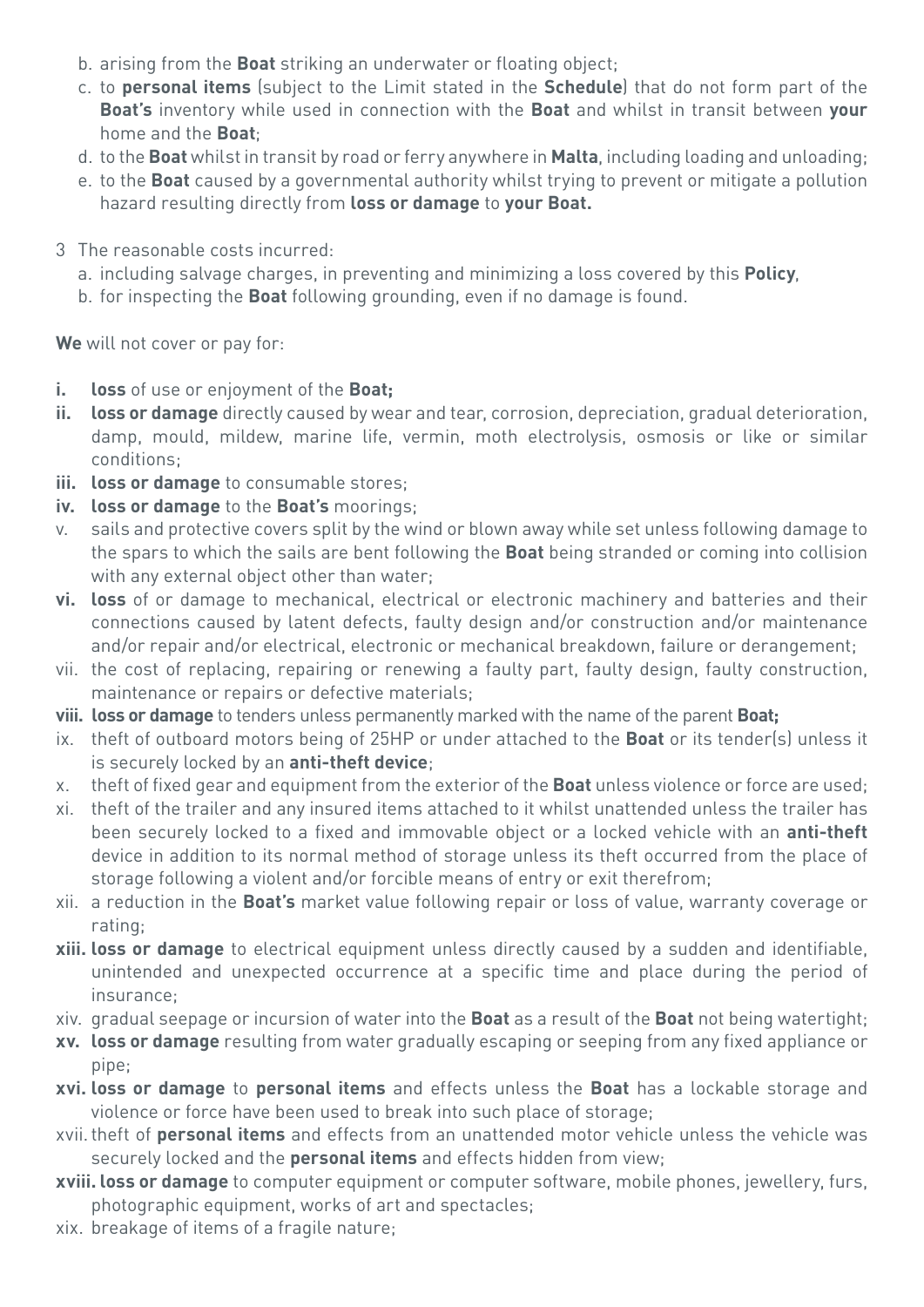**xx. loss** of money, travellers cheques, credit or debit cards;

**xxi. loss or damage** to water skis, water toys, fishing, diving and sports equipment whilst in use; xxii. scratching, denting, bruising and chafing whilst the **Boat** is in transit.

## **CONDITIONS applicable to this Section**

1. Cover for fire and explosion is provided by this **Policy** as long as the **Boat** is equipped with fire extinguishing appliances or apparatus that meet the following minimum standards:

a. if the **Boat** is fitted with an outboard motor(s) above 25hp or with an inboard

motor(s) the minimum standard is one manual fire extinguisher;

b. if the **Boat** has a galley area the minimum standard is extended to include a fire blanket;

c. if the **Boat** is fitted with an inboard motor(s) and its maximum designed speed is 17 knots or more the minimum standard is extended to include an adequate fire extinguishing system automatically operated or having controls at the steering position and situated in the engine room or engine space and (where allowable by the design of the **Boat**) in the tank space.

All this equipment must be properly and professionally installed and maintained in an efficient working order.

- 2. While it is in transit the **Boat** must be:
	- a. carried on a trailer fit for the purpose intended and towed by a suitable vehicle; or
	- b. fitted in a purpose-built cradle and carried by a professional haulier.
- 3. **We** will pay the reasonable cost of repair for **loss or damage** less the applicable **excess** as shown in the **Schedule**. In the event of a **Total Loss** or **Constructive Total Loss, we** will pay the **Market Value** of the **Boat** but not more than the **Total Sum Insured** noted in the **Schedule** or provide a replacement **Boat** of a similar age, size and type. Reasonable replacement or repair is to be considered sufficient even if the appearance and condition of the **Boat** is not the same as prior to the **loss or damage**.
- 4. In no case will **we** pay for unrepaired damage in the eventuality of a subsequent **Total Loss or Constructive Total Loss**.
- 5. Deductions for betterment on the cost of new items replacing old may be made by us
- 6. If the **total sum insured** (or any part of it) is less than the **market value**, any sum paid by us will be limited to the same proportion as the above-mentioned sum insured bears to the market value of the **Boat** at the time of incident leading to a claim.

# **SECTION 2 – LIABILITY TO OTHERS**

**We** will cover **your** legal liability, up to the limits stated in the **Schedule**:

1 to compensate other people if someone dies or is injured or their property is lost or is damaged,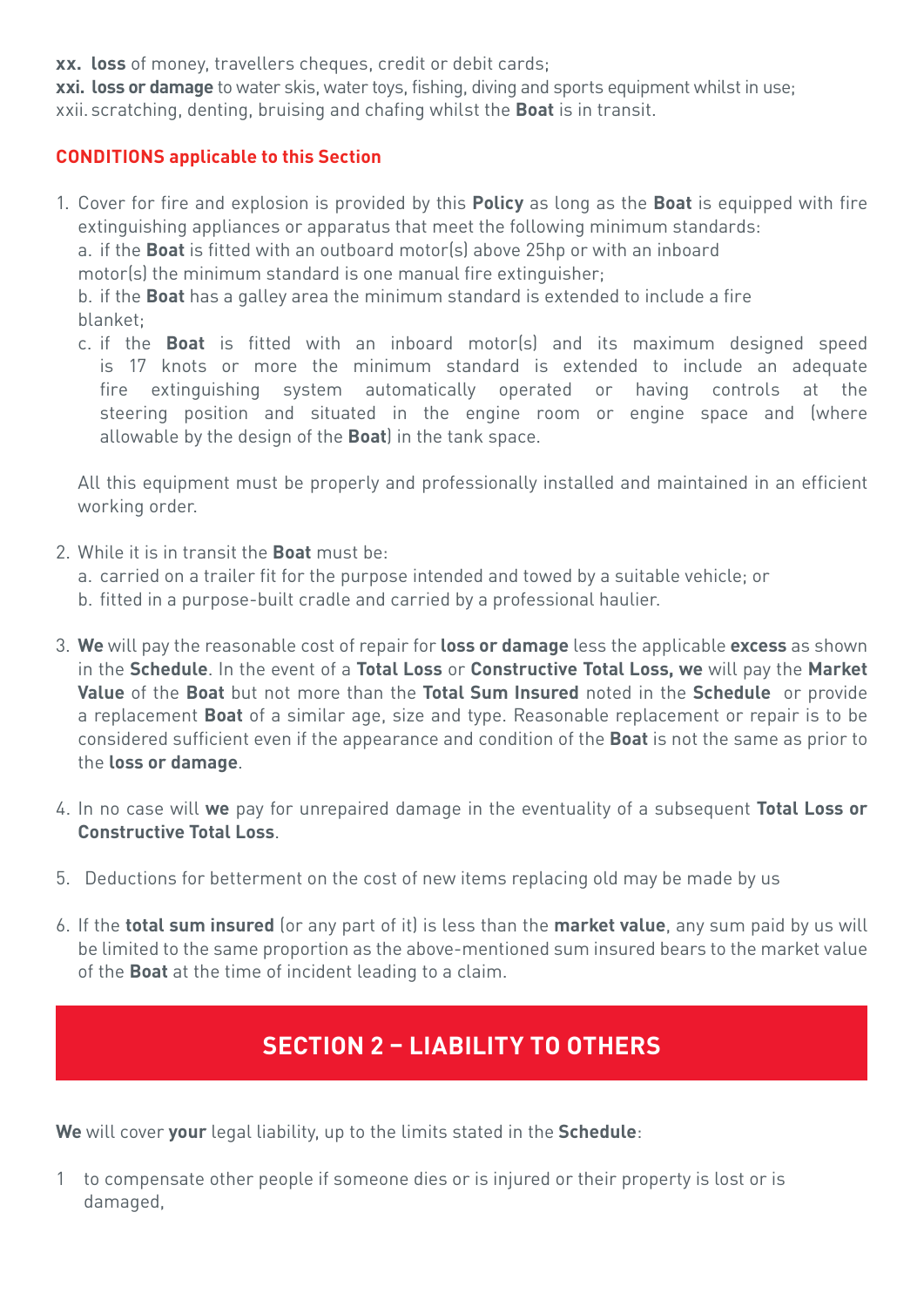This cover is being provided to **you** and to any **Competent Person** who is in control of the **Boat** with **your** permission.

2 and pay the reasonable costs of attempted or actual raising, removal or destruction of the wreck of the **Boat** or any failure to do so, resulting from **loss or damage** to **your Boat**.

These limits are inclusive of legal costs and any other expenses covered by this Section.

## **Extended Jurisdiction Clause**

Applicable if **Navigational limits** noted in the **Schedule** are extended outside Maltese territorial waters

In respect of the cover provided under this Section, **we** will pay only in respect of judgements, orders or awards that are delivered by or obtained from a court or in arbitration within the European Economic Area (EEA) or a country bordering the Mediterranean Sea. **We** will not pay for any judgements, orders or awards delivered by or obtained from a court in any other country.

Furthermore, **we** will not pay in respect of any judgement, order or award obtained in the EEA or a country bordering the Mediterranean Sea, for the enforcement of a judgement or arbitration award obtained in any other country, or to costs and expenses of litigation recovered by any claimant from **you** or any other persons entitled to indemnity under this **policy** which costs and expenses of litigation are not incurred in the EEA or a country bordering the Mediterranean Sea.

**We** will not cover or pay for:

- i. liabilities whilst the **Boat** is in transit by road or ferry within Malta;
- ii. liabilities assumed under contract, incurred solely by an agreement entered into by **you**,
- iii. death, injury or illness to any employee whether employed by **you** or by anyone in control of the **Boat**
- iv. death, injury illness or accidents to persons contracted by **you**, in any capacity whatsoever, in connection with the **Boat**;
- v. liability to passengers or crew engaged in any underwater sport or activity, from the time of leaving the **Boat** until safely within or on the **Boat**;
- vi. any activity which takes place in the air involving persons being pulled by the **Boat** and/or tender(s);
- vii. liabilities resulting from any accident whilst the **Boat** is in the care, custody or control of any business, trade, profession or organisation;
- viii.any activity involving persons being pulled by the **Boat** and/or tender(s) unless **you** have written agreement from **us**;
- ix. liabilities as a result of the **Boat** being stranded, sunk, swamped or breaking adrift whilst unattended except on a recognised mooring.

# **SECTION 3 - ADDITIONAL COVER ONLY OPERATIVE IF IT IS MARKED WITH A YES IN THE SCHEDULE**

## 1. **Water Skiers Extension**

Subject otherwise to the terms and conditions of this **policy we** will cover **loss or damage** and **your** legal liabilities to and of water skiers being pulled by the **Boat**.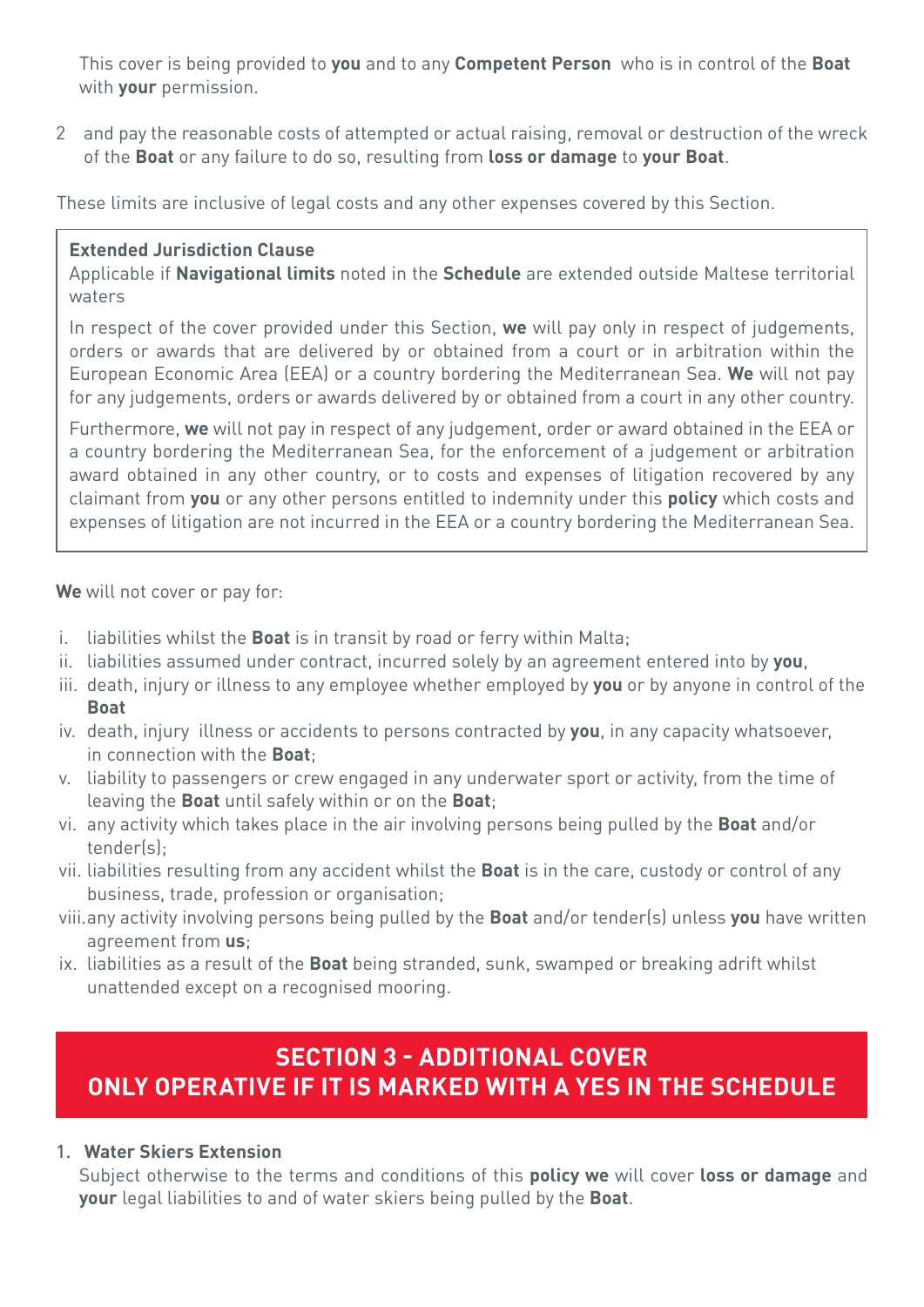It is however warranted that the driver and an onlooker are on board the **Boat** whenever the **Boat** is being used for water skiing.

## **2. Racing Risk Extension**

Subject otherwise to the terms and conditions of this **policy we** will cover **loss or damage** and **your** legal liabilities whilst the **Boat** is **racing**. (This is only applicable to sailing boats).

For the purpose of this extension General exclusion vii. is deemed to be deleted and of no effect whatsoever

## **3. Chartering Extension**

Subject otherwise to the terms and conditions of this **policy We** will cover **loss or damage** and the legal liabilities of the Charterers as if they were **yours**.

For the purpose of this extension General exclusion vi. is deemed to be deleted and of no effect whatsoever.

## **4. Machinery Breakdown Extension**

Subject otherwise to the terms and conditions of this **policy We** will cover **loss or damage** to the **Boat** by the sudden and unexpected failure of mechanical, electrical or electronic machinery and batteries and their connections caused by latent defects, faulty design and/or construction and/ or maintenance and/or repair and/or electrical, electronic or mechanical breakdown, failure or derangement. However **we** will not cover the cost of repairing or replacing any part or parts found to be latently defective.

This extension only applies on boat/machinery engines which are not older than 6 years.

# **SECTION 4 - PERSONAL ACCIDENT**

## **THIS WILL ONLY APPLY IF SECTION 1 – ACCIDENTAL DAMAGE TO YOUR BOAT IS OPERATIVE**

**We** will cover **you** and other persons aboard the **Boat** (including whilst embarking or disembarking) with **your** permission against **personal accidents** that within 12 months of the event are the sole and independent cause of subsequent death or **permanent total disablement.**

**Benefits:** As shown in the **Schedule** (not applicable to persons under 16 or over 70 of age).

**We** will not cover or pay for:

- i. a disease, physical defect, illness or injury which existed prior to the accident;
- ii. consequential loss of any kind;
- iii. pregnancy;
- iv. suicide, deliberate self-injury or wilful exposure to needless risk;
- v. being under the influence of drink, drugs or solvent abuse;
- vi. death or disablement to any person employed by **you** in any capacity whatsoever;
- vii. death or disablement to any person whilst the **Boat** is being used for purposes other than private and pleasure.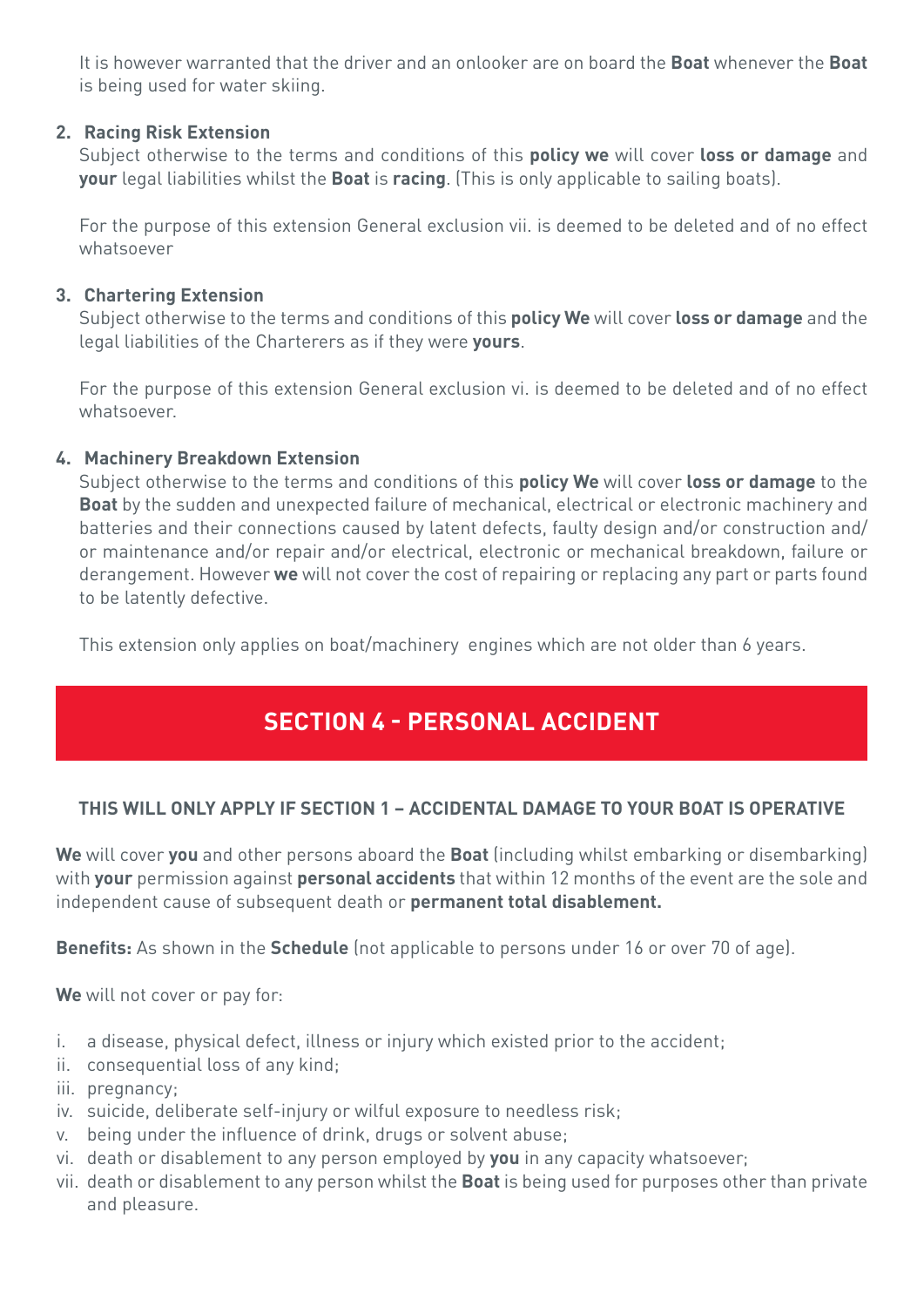## **CONDITIONS applicable to this Section**

- 1. In the event of a claim under this Section of the **Policy** no payment will be made without appropriate medical certification which **you** must submit together with any information, evidence or receipts that **we** ask for. These must be obtained at **your** expense.
- 2. Where necessary, the claimant must agree to a medical examination for which **we** will pay the cost.
- 3. No claim will be payable to any one person under more than one benefit in respect of any one accident.

## **GENERAL EXCLUSIONS THESE GENERAL EXCLUSIONS APPLY TO ALL SECTIONS OF THE POLICY**

**We** will not cover or pay for:

- i. the **excess** or **excesses** shown in the **Schedule** except in the event of a **Total Loss**
- ii. costs, expenses or fees for preparing any **claim you** make under this **Policy**;
- iii. **loss or damage** caused by:

a. war, invasion, civil war, conflict or commotion, terrorism;

 b. strikers, locked-out workmen, persons taking part in labour disturbances, riots or any form of civil commotion;

iv. claims of whatsoever nature arising out of:

 a. the use or operation, as a means for inflicting harm, of any computer, computer system, computer software programme, computer virus or process or any other electronic system

 b. pressure waves caused by aircraft and other aerial devices travelling at sonic or supersonic speeds.

- c. any chemical, biological, bio-chemical or electromagnetic weapon;
- d. ionising radiation, radioactivity, nuclear fuel, nuclear waste or nuclear equipment;
- e. malicious computer codes and the failure of a computer chip or computer software to recognise a true calendar date;
- v. **loss or damage** or any liabilities occurring outside the period of insurance or when the  **Boat** is operating outside the **Navigational Limits** shown in the **Schedule**, unless **you** have a written agreement from **us**;
- vi. **loss or damage** or any liabilities arising from hire, charter, reward or any other commercial activity, unless **you** have a written agreement from **us**;
- vii. **loss or damage** or any liabilities arising whilst the **Boat** is **racing** unless **you** have a written agreement from **us**;
- viii. fines, penalties, punitive or exemplary damages of whatsoever nature;
- ix. **loss or damage** or any liabilities arising whilst the **Boat** is being used or navigated single- handedly for a period exceeding 24 hours;
- x. **loss or damage** or any liabilities arising as a result of **your** failure to maintain the **Boat** in a seaworthy condition or to exercise due diligence;
- xi. **loss or damage** as a result of or liabilities for seepage, pollution or contamination unless directly caused by a sudden identifiable, unintended and unexpected incident occurring entirely at a specific time and place during the period of insurance;
- xii. **loss or damage** or liability resulting from deception by **you** or caused by **your** malicious act or that of any one using the **Boat** with **your** permission;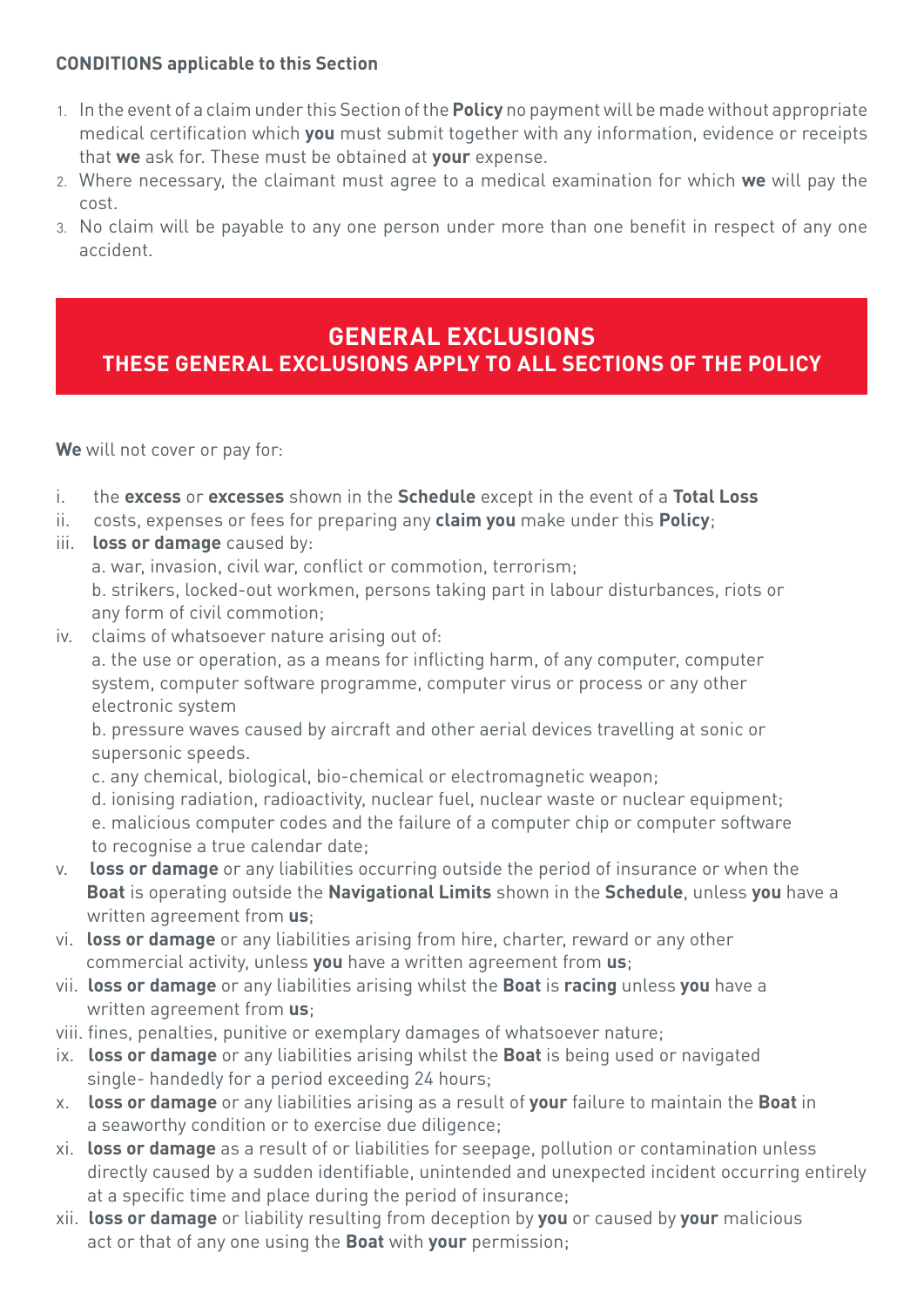- xiii. liabilities as a result of the **Boat** undertaking towage or salvage services under a pre arranged contract; however the **Boat** may assist or tow **Boats** in distress;
- xiv. **loss or damage** or liability whilst the **Boat** is being used for illegal purposes;
- xv. **loss or damage** or liability whilst the **Boat** is permanently used as a **houseboat** or whilst it is being used for demonstration purposes or whilst the **Boat** is used for any other purpose other than for private and pleasure purposes unless **you** have a written agreement from **us** xvi. any claim arising out of confiscation, expropriation, requisition or pre-emption;
- xvii. any claim or pay any benefit hereunder to the extent that the provision of such cover,
- payment of such claim or provision of such benefit would expose that insurer to any sanction, prohibition or restriction under United Nations resolutions or the trade or economic sanctions, laws or regulations of the European Union, United Kingdom or United States of America, or any of its states.
- xviii. Loss or damage or liabilities as a result of wilful misconduct or acts of recklessness by  **you** or other persons in control of the **Boat** including, but not limited to, conduct when under the influence of alcohol or drugs;

## **WARRANTIES ONLY OPERATIVE IF MARKED WITH A YES IN THE SCHEDULE**

## **1. Speed Warranty:**

It is warranted that the speed of **Boat** shall not exceed 10 knots within any harbour or within 300 meters from any part of the foreshore.

## **2. Garaging Warranty:**

It is warranted that the **Boat** shall not be left unattended at sea or on mooring overnight but stored in a garage, locked space or in a supervised or commercial yacht yard, each and every time when not in use

## **2. Single Engine Boat Warranty:**

It is warranted that whenever a single engine **Boat** is navigating outside Maltese Territorial Waters it shall:

- a. be accompanied by another boat powerful enough to tow the **Boat** to a port of safety in event of engine failure;
- b. have on board a VHF radio installed or other similar means of communication and that such equipment are checked to be in proper working order prior to departure.

## **3. Jet Skis Warranty:**

It is warranted that whilst navigating jet skis, the use of life jackets is compulsory.

## **4. Limited Navigation Warranty:**

It is warranted that the **Boat** shall:

- a. only navigate during daylight hours and that it returns to a safe port or its lay-up berth or place of storage before sunset unless navigation is limited to 300 metres from shoreline;
- b. not navigate more than 20 nautical miles away from its lay-up berth or place of storage or a safe port;
- c. not navigate if prior to departure the Meteorological Offices forecasts a wind speed in excess of Force 4 on the Beaufort Scale or in the case of sailing boats with a length exceeding 7.62 metres, a wind speed in excess of Force 6 on the Beaufort Scale.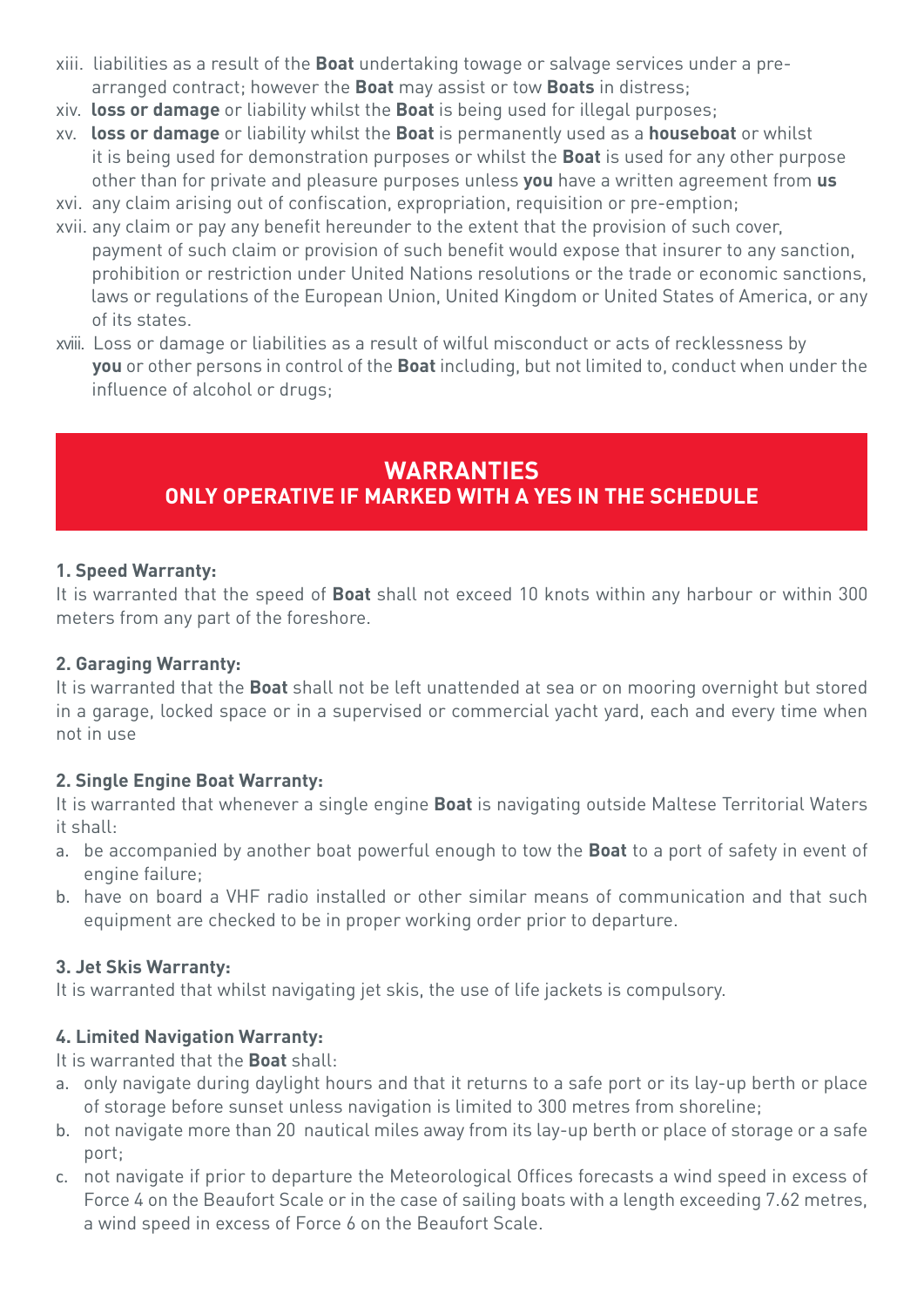## **GENERAL CONDITIONS APPLICABLE TO ALL SECTIONS OF THE POLICY**

- 1. **We** will provide cover under this **Policy** only if the material information **you** gave **us** when applying for insurance or when making a claim is true as far as **you** know. To be covered by this **Policy**, **you** must keep to the terms, conditions, warranties and **Endorsement(s)** of this **Policy**.
- 2. This **Policy** is non-transferable and should the **Boat** be sold or transferred to new ownership or there is a change in the interest, this **Policy** will become void and cancelled from the relevant date.
- 3. **You** must use due care and diligence and ensure that the **Boat** is maintained in a seaworthy condition at all times, in conformity with any applicable safety regulations including those relating to life safety equipment and safeguard it from **loss or damage. You** must ensure that the person navigating your **Boat** with **your** permission is a **Competent Person** who complies with the relevant legislation at all times. When navigating the **Boat** should not carry more passengers and crew than the number permitted by the relevant authority
- 4. When the **Boat** sails beyond 12 miles off the coast of Malta:
	- a. it shall be equipped with an auxiliary engine powerful enough to carry the insured craft to a port of safety
	- b. it shall have on board a VHF radio installed or other similar means of communication either of which must be checked to be in proper working order prior to departure.
- 5. All gas installations and appliances shall conform to approved safety standards
- 6. As soon as **you** become aware of an event or cause that may lead to a claim under this **Policy**, **you** or **your** legal representatives must:
	- a. tell **us** immediately and provide **us** at **your** own expense with all the information and help **we** need;
	- b. immediately upon discovery inform the police about any theft, attempted theft, fire or vandalism, malicious damage or loss of the **Boat** or any part of it;
	- c. take all reasonable steps to minimize losses, to recover missing property and to prevent further loss, damage or injury
	- d. forward **us** immediately and unanswered any writ, summons or other legal document served on **you** or **your** family in connection with any claim or legal liability arising from injury or damage;
	- e. not discuss, admit, reject or negotiate on any claim with anyone else without **our** written permission.
- 7. Following the settlement of any claim, any salvage becomes our property. **You** must not however abandon property to **us** but await **our** instructions as to its disposal.
- 8. Where fraud (including exaggeration) is detected, claims will not be paid and **we** may refer the matter to the police for criminal prosecution. The **Policy** may not only be rendered invalid but **we** may also take other action consistent with **our** legal rights.
- 9. **We** may take over and conduct in **your** name with complete and exclusive control, the defense or settlement of any claim.
- 10. **We** may at our expense and for **our** own benefit start legal action in **your** name to recover compensation from others in respect of any amount paid or payable under this **Policy**.
- 11. For any claim or series of claims arising from one event involving legal liability covered by this **Policy**, **we** may either pay up to the limit shown in the **Schedule** less any amounts previously paid or any lower amount for which **we** can settle **your** claim. Once **we** have made the payment, **we** will have no further liability for **your** claim.
- 12. If any loss, damage or liability which **you** are claiming for under this **Policy** is covered by any other insurance, **we** will pay only **our** proportionate share of that claim.
- 13. **You** may cancel this **Policy** at any time during its term. Any refund of premium will be worked out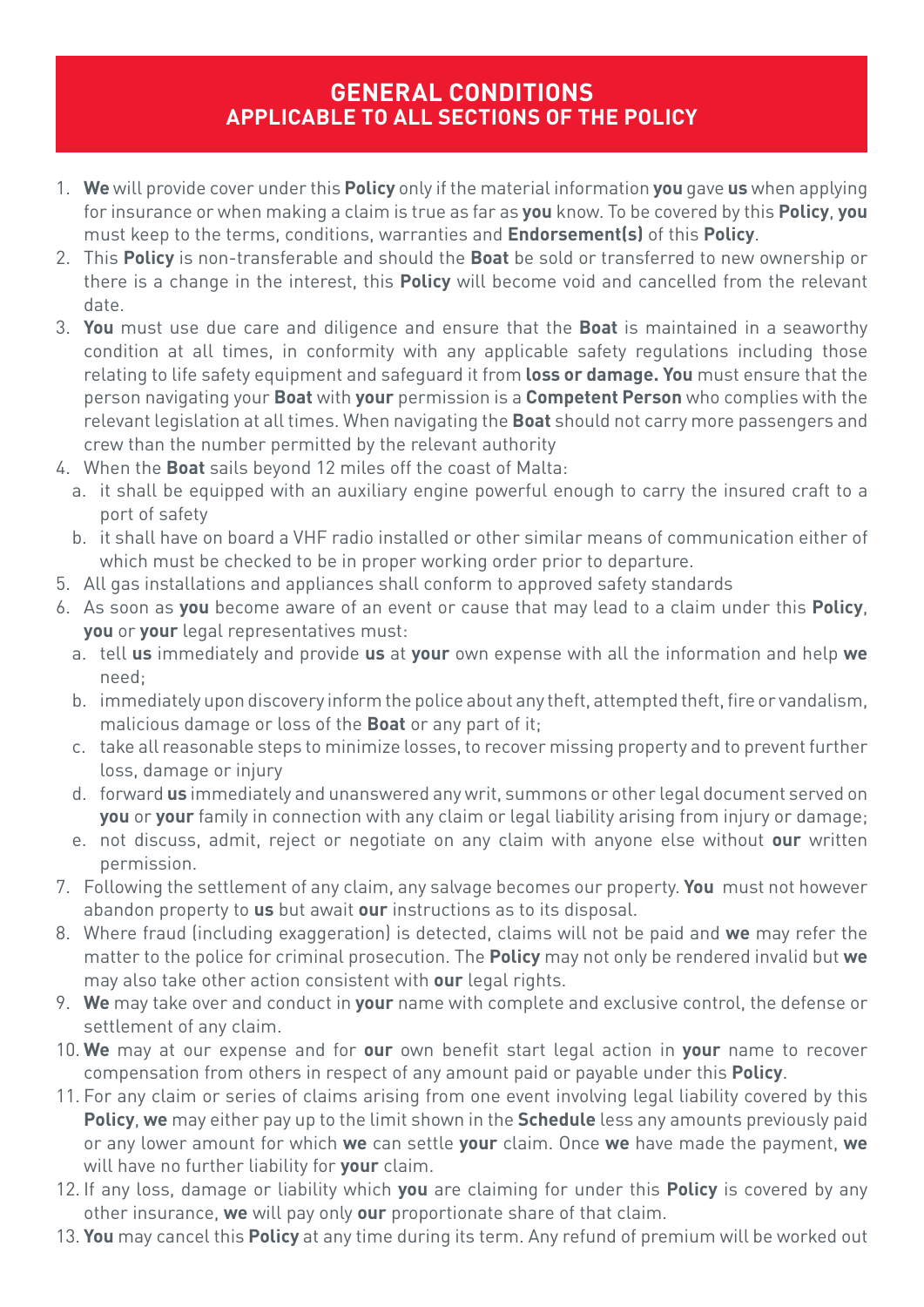from the date **we** receive **your** cancellation instructions. Provided no claim or loss has arisen in the current period of insurance, **we** will return part of the premium calculated on **our** cancellation rates for the unexpired period of insurance.

- 14. **We** may cancel this **Policy** by sending **you** a registered letter giving you 7 days' notice to **your** last known address. **We** will refund the appropriate proportion of **your** premium worked out on a prorata basis from the date of **our** letter.
- 15. If **we** disagree about the amount to be paid under this **Policy** (liability being otherwise admitted), **you** and **we** have the right to refer to arbitration. **We** will write to **you** to inform **you** of this option and **you** must then write and tell **us** if **you** want to proceed. An arbitrator will be appointed in accordance with the statutory provisions in force at the time as amended or replaced from time to time. The apportionment of the costs and expenses of the arbitration will be as determined by the arbitrator. The granting of an award is a condition precedent to any right of action against **us**. The right of appeal from any arbitration award shall be according to law.

# **OUR COMPLAINTS PROCEDURE**

We are committed to providing good quality services. We recognise that a client may not be satisfied with the service provided. To deal with this we have a complaints procedure. For the sake of clarification a complaint is broadly defined as being a written expression of dissatisfaction with services that we provide or actions we have taken that require a response. We distinguish complaints from queries. Queries are challenges to specific decisions in specific circumstances.

## The Company will deal with your complaint

The Company does not look at complaints as unwanted. In fact, they may help the Company to see where its services or procedures may be improved. It is in the parties' interest for the Insured to let the Company know when the Insured feels that the Company has made a mistake or done something which the Insured finds unsatisfactory. Even if the Insured does not think that the particular concern amounts to a complaint the Company would still like to know about it. The Insured will help the Company improve its service further.

## How to complain

## Step 1 – Contacting the Company

The first step is to talk to a member of the Company's personnel or of the intermediary if the Policy was arranged through one. This can be done informally either directly or by telephone. Usually the best person to talk to will be the person who dealt with the matter the Insured is concerned about as they will be in the best position to help the Insured promptly and to put things right. If they are not available or the Insured would prefer to approach someone else then address the matter to the manager or senior person responsible. The Company will seek to resolve the problem immediately. If the Company cannot do this then the Company will take a record of the concern and arrange the best way and time for getting back to the Insured. This will normally be within two working days.

## **Step 2 – Taking the complaint further**

If the Insured is still unhappy the next step is to put the complaint in writing, addressing it to the Complaints Officer, setting out the details, explaining what the Insured thinks went wrong and what